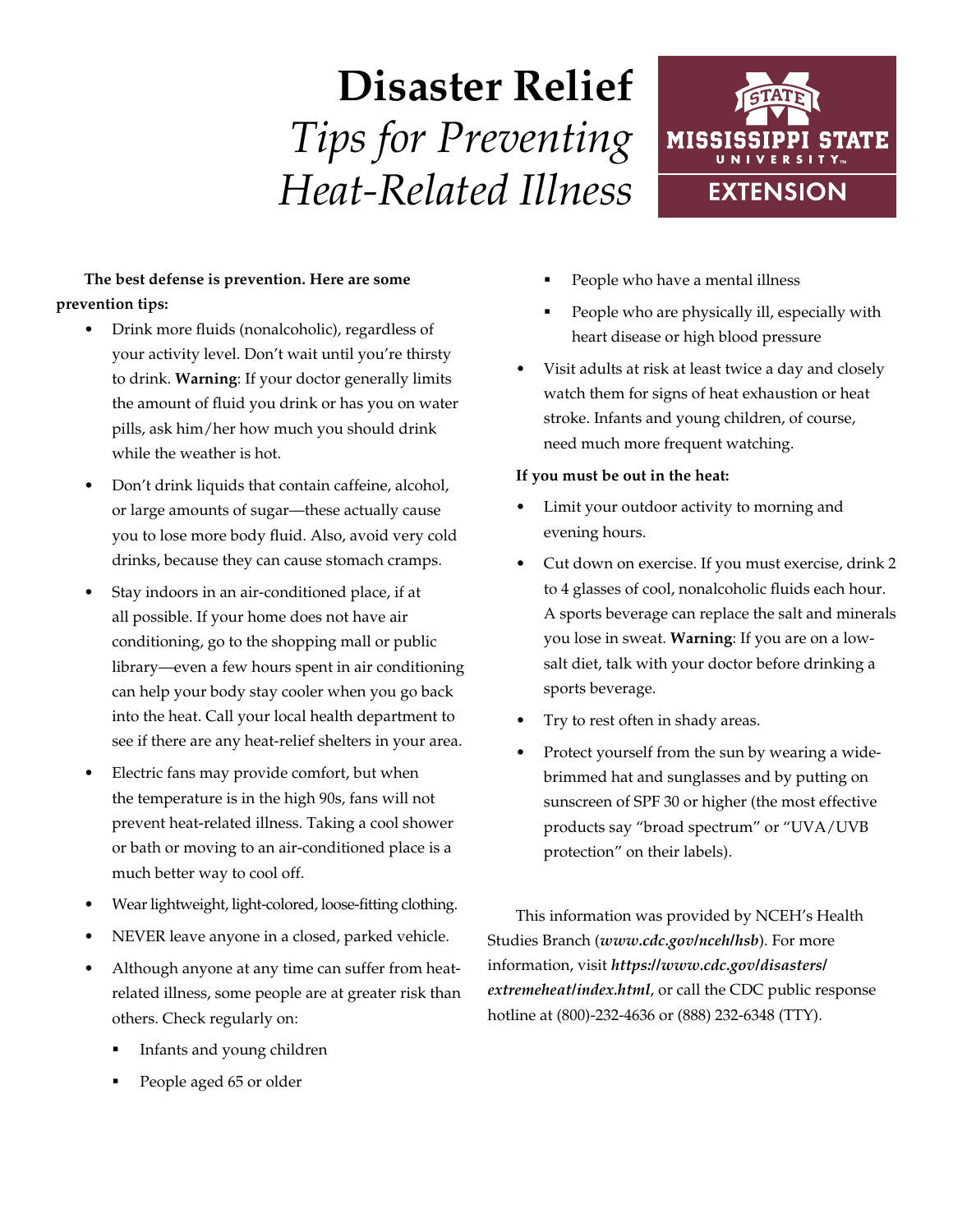# **Heat Stress in the Elderly**

Elderly people (ages 65 years and older) are more prone to heat stress than younger people for several reasons:

- Elderly people do not adjust as well as young people to sudden changes in temperature.
- They are more likely to have chronic medical conditions that upset normal body responses to heat.
- They are more likely to take prescription medicines that impair the body's ability to regulate its temperature or that inhibit perspiration.

# **Heat Stroke**

Heat stroke is the most serious heat-related illness. It occurs when the body becomes unable to control its temperature: the body's temperature rises rapidly, the body loses its ability to sweat, and it is unable to cool down. Body temperatures rise to 106°F or higher within 10 to 15 minutes. Heat stroke can cause death or permanent disability if emergency treatment is not provided.

#### *Signs and Symptoms of Heat Stroke*

Warning signs vary but may include the following:

- An extremely high body temperature (above 103°F)
- Red, hot, and dry skin (no sweating)
- Rapid, strong pulse
- Throbbing headache
- Dizziness
- Nausea

# **Heat Exhaustion**

Heat exhaustion is a milder form of heat-related illness that can develop after several days of exposure to high temperatures and inadequate or unbalanced replacement of fluids.

#### *Signs and Symptoms of Heat Exhaustion*

Warning signs vary but may include the following:

- Heavy sweating
- Paleness
- Muscle Cramps
- **Tiredness**
- Weakness
- **Dizziness**
- Headache
- Nausea or vomiting
- Fainting
- Skin: may be cool and moist
- Pulse rate: fast and weak
- Breathing: fast and shallow

#### *What You Can Do to Protect Yourself*

You can follow these prevention tips to protect yourself from heat-related stress:

- Drink cool, nonalcoholic, noncaffeinated beverages. (If your doctor generally limits the amount of fluid you drink or has you on water pills, ask how much you should drink when the weather is hot. Also, avoid extremely cold liquids because they can cause cramps.)
- Rest.
- Take a cool shower, bath, or sponge bath.
- If possible, seek an air-conditioned environment. (If you don't have air conditioning, consider visiting an air-conditioned shopping mall or public library to cool off.)
- Wear lightweight clothing.
- If possible, remain indoors in the heat of the day.
- Do not engage in strenuous activities.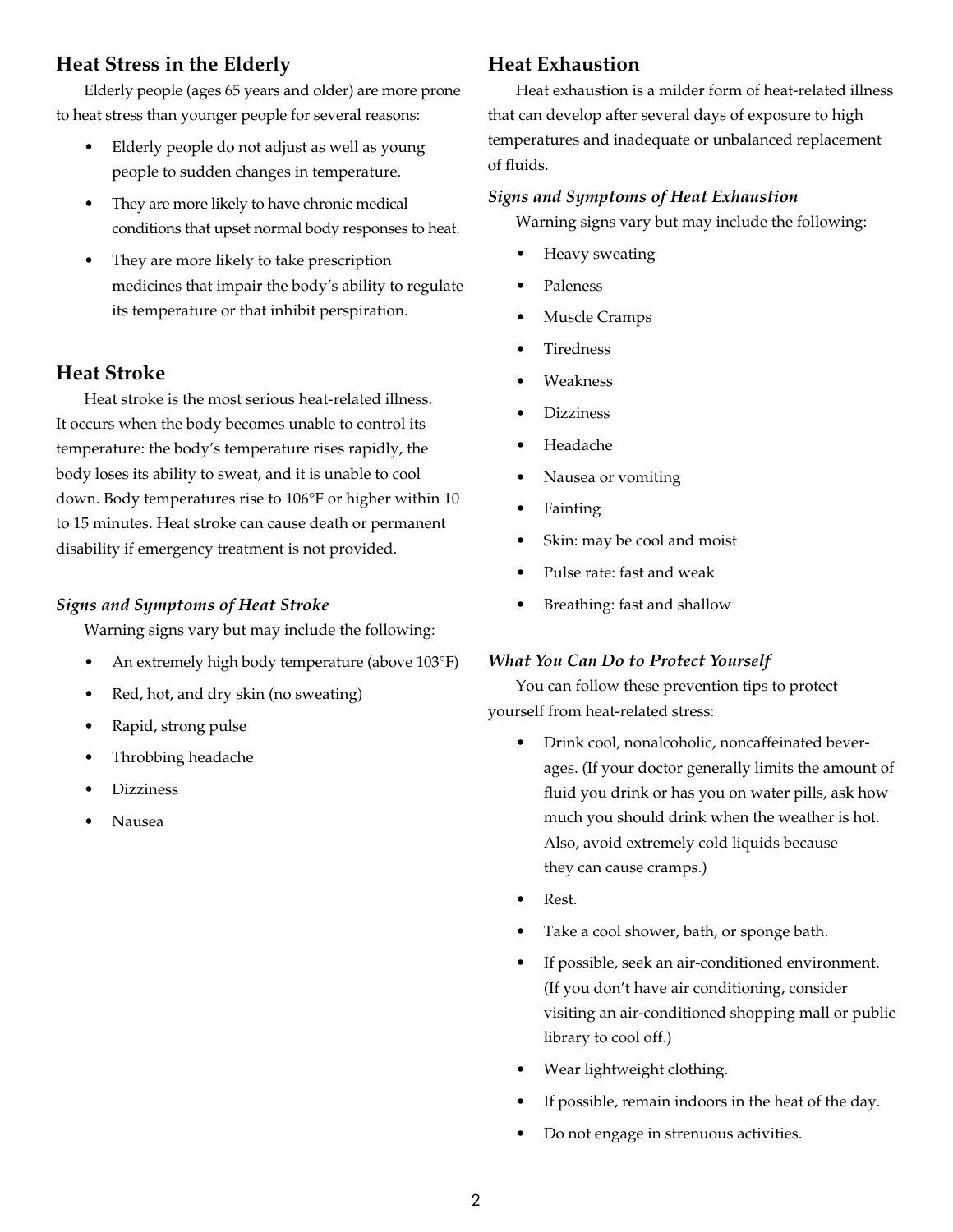## *What You Can Do to Help Protect Elderly Relatives and Neighbors*

If you have elderly relatives or neighbors, you can help them protect themselves from heat-related stress:

- Visit older adults at risk at least twice a day and watch them for signs of heat exhaustion or heat stroke.
- Take them to air-conditioned locations if they have transportation problems.
- Make sure older adults have access to an electric fan whenever possible.

#### *What You Can Do for Someone with Heat Stress*

If you see any signs of severe heat stress, you may be dealing with a life-threatening emergency. Have someone call for immediate medical assistance while you begin cooling the affected person. Do the following:

- Get the person to a shady area.
- Cool the person rapidly, using whatever methods you can. For example, immerse the person in a tub of cool water; place the person in a cool shower; spray the person with cool water from a garden hose; sponge the person with cool water; or if the humidity is low, wrap the person in a cool, wet sheet and fan him or her vigorously.
- Monitor body temperature and continue cooling efforts until the body temperature drops to 101–102°F.
- If emergency medical personnel are delayed, call the hospital emergency room for further instructions.
- Do not give the person alcohol to drink.
- Get medical assistance as soon as possible.

For more information, visit **https://www.cdc.gov/ disasters/extremeheat/index.html**, or call the CDC public response hotline at (800)-232-4636 or (888) 232-6348 (TTY).

Reprinted from the U.S. Department of Health and Human Services Centers for Disease Control and Prevention web page: **https://www.cdc.gov/**.